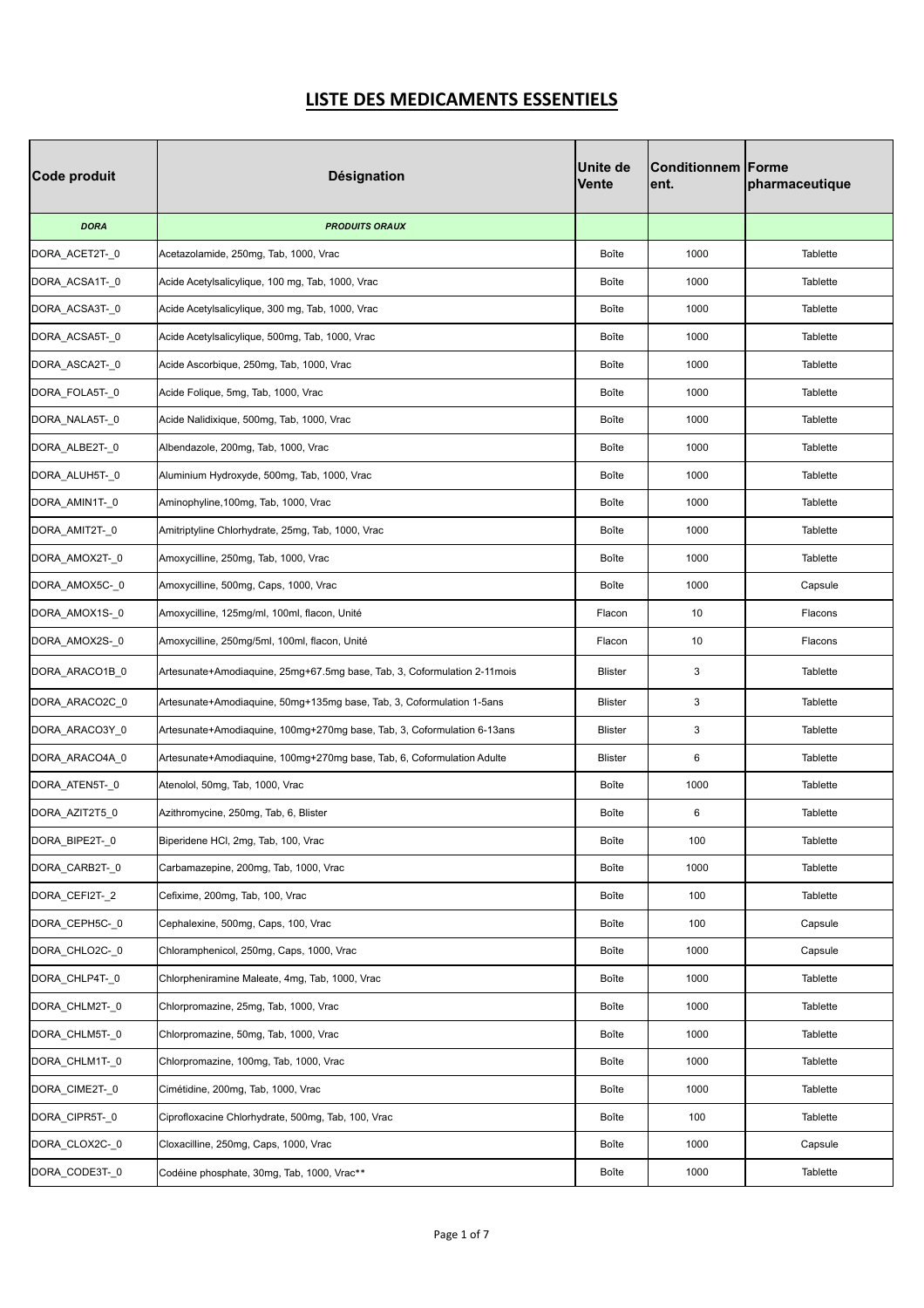| Code produit   | <b>Désignation</b>                                                   | <b>Unite de</b><br><b>Vente</b> | <b>Conditionnem Forme</b><br>ent. | pharmaceutique  |
|----------------|----------------------------------------------------------------------|---------------------------------|-----------------------------------|-----------------|
| DORA_COTR1T-_0 | Cotrimoxazole, 120mg, Tab, 1000, Vrac                                | Boîte                           | 1000                              | Tablette        |
| DORA_COTR4T-_0 | Cotrimoxazole, 480mg, Tab, 1000, Vrac                                | Boîte                           | 1000                              | Tablette        |
| DORA_COTR8T-_0 | Cotrimoxazole, 960mg, Tab, 500, Vrac                                 | Boîte                           | 500                               | Tablette        |
| DORA_COTR2S-_0 | Cotrimoxazole, 240mg/5ml, 100ml, flacon, Unité                       | Flacon                          | 10                                | Flacons         |
| DORA_DEXA5T-_0 | Dexamethazone, 0.50mg, Tab, 1000, Vrac                               | Boîte                           | 1000                              | Tablette        |
| DORA_DIAZ5T-_0 | Diazepam, 5mg, Tab, 1000, Vrac**                                     | Boîte                           | 1000                              | Tablette        |
| DORA_DICL2T-_0 | Diclofenac, 25mg, Tab, 1000, Vrac                                    | Boîte                           | 1000                              | <b>Tablette</b> |
| DORA_DICL5T-_0 | Diclofenac, 50mg, Tab, 1000, Vrac                                    | Boîte                           | 1000                              | Tablette        |
| DORA_DIET5T-_0 | Diethylcarbamazine, 50mg, Tab, 1000, Vrac                            | Boîte                           | 1000                              | Tablette        |
| DORA_DIGO2T-_0 | Digoxine, 250µg, Tab, 1000, Vrac                                     | Boîte                           | 1000                              | Tablette        |
| DORA_DOXY1T-_0 | Doxycycline, 100mg, Tab, 1000, Vrac                                  | Boîte                           | 1000                              | Tablette        |
| DORA_ERGM2T-_0 | Ergometrine Maleate, 0.2mg, Tab, 1000, Vrac                          | Boîte                           | 1000                              | Tablette        |
| DORA_ERGM5T-_0 | Ergometrine Maleate, 0.5mg, Tab, 1000, Vrac                          | Boîte                           | 1000                              | Tablette        |
| DORA ERGC1T-0  | Ergotamine + Cafeine, 1mg+100mg, Tab, 100, Vrac                      | Boîte                           | 100                               | Tablette        |
| DORA_ERYT2T-_0 | Erythromycine, 250mg, Tab, 1000, Vrac                                | Boîte                           | 1000                              | Tablette        |
| DORA_ERYT1S-_0 | Erythromycine, 125mg/5ml, 100ml, flacon, Unité                       | Flacon                          | 10                                | Flacons         |
| DORA_ETHO2T-_0 | Ethosuximide, 250mg, Tab, 100, Vrac                                  | Boîte                           | 100                               | Tablette        |
| DORA_FERS2T-_0 | Fer Sulfate, 200mg (60mg Fe), Tab, 1000, Vrac                        | Boîte                           | 1000                              | Tablette        |
| DORA_FERF2T-_0 | Fer Sulfate + Acide Folique, 200mg+0.25mg (60mg Fe), Tab, 1000, Vrac | Boîte                           | 1000                              | Tablette        |
| DORA FURO4T-0  | Furosemide, 40mg, Tab, 1000, Vrac                                    | Boîte                           | 1000                              | Tablette        |
| DORA_GLIB5T-_0 | Glibenclamide, 5mg, Tab, 1000, Vrac                                  | Boîte                           | 1000                              | Tablette        |
| DORA GRIS1T-0  | Griseofulvine, 125mg, Tab, 1000, Vrac                                | Boîte                           | 1000                              | Tablette        |
| DORA_GRIS5T-_0 | Griseofulvine, 500mg, Tab, 1000, Vrac                                | Boîte                           | 1000                              | Tablette        |
| DORA HALP5T-0  | Haloperidol, 5mg, Tab, 1000, Vrac                                    | Boîte                           | 1000                              | Tablette        |
| DORA HYDA2T- 0 | Hydralazine, 25mg, Tab, 1000, Vrac                                   | Boîte                           | 1000                              | Tablette        |
| DORA_HYDO2T-_0 | Hydrochlorothiazide, 25mg, Tab, 1000, Vrac                           | Boîte                           | 1000                              | Tablette        |
| DORA_HYDO5T-_0 | Hydrochlorothiazide, 50mg, Tab, 1000, Vrac                           | Boîte                           | 1000                              | Tablette        |
| DORA_HYOS1T-_0 | Hyoscine Butylbromure (Butylscopolamine), 10mg, Tab, 1000, Vrac      | Boîte                           | 1000                              | Tablette        |
| DORA_IBUP2T-_0 | Ibuprofen, 200mg, Tab, 1000, Vrac                                    | Boîte                           | 1000                              | Tablette        |
| DORA_IBUP4T-1  | Ibuprofen, 400mg, Tab, 500, Vrac                                     | Boîte                           | 500                               | Tablette        |
| DORA_INDO2T-_0 | Indométacine, 25mg, Tab, 1000, Vrac                                  | Boîte                           | 1000                              | Tablette        |
| DORA_KETO2T-_2 | Ketoconazole, 200mg, Tab, 100, Vrac                                  | Boîte                           | 100                               | Tablette        |
| DORA_LEVA5T-_0 | Levamisole, 50mg, Tab, 1000, Vrac                                    | Boîte                           | 1000                              | Tablette        |
| DORA_MAGT2T-_0 | Magnesium Trisilicate, 250mg, Tab, 1000, Vrac                        | Boîte                           | 1000                              | Tablette        |
| DORA_MEBE1T-_0 | Mebendazole, 100mg, Tab, 1000, Vrac                                  | Boîte                           | 1000                              | Tablette        |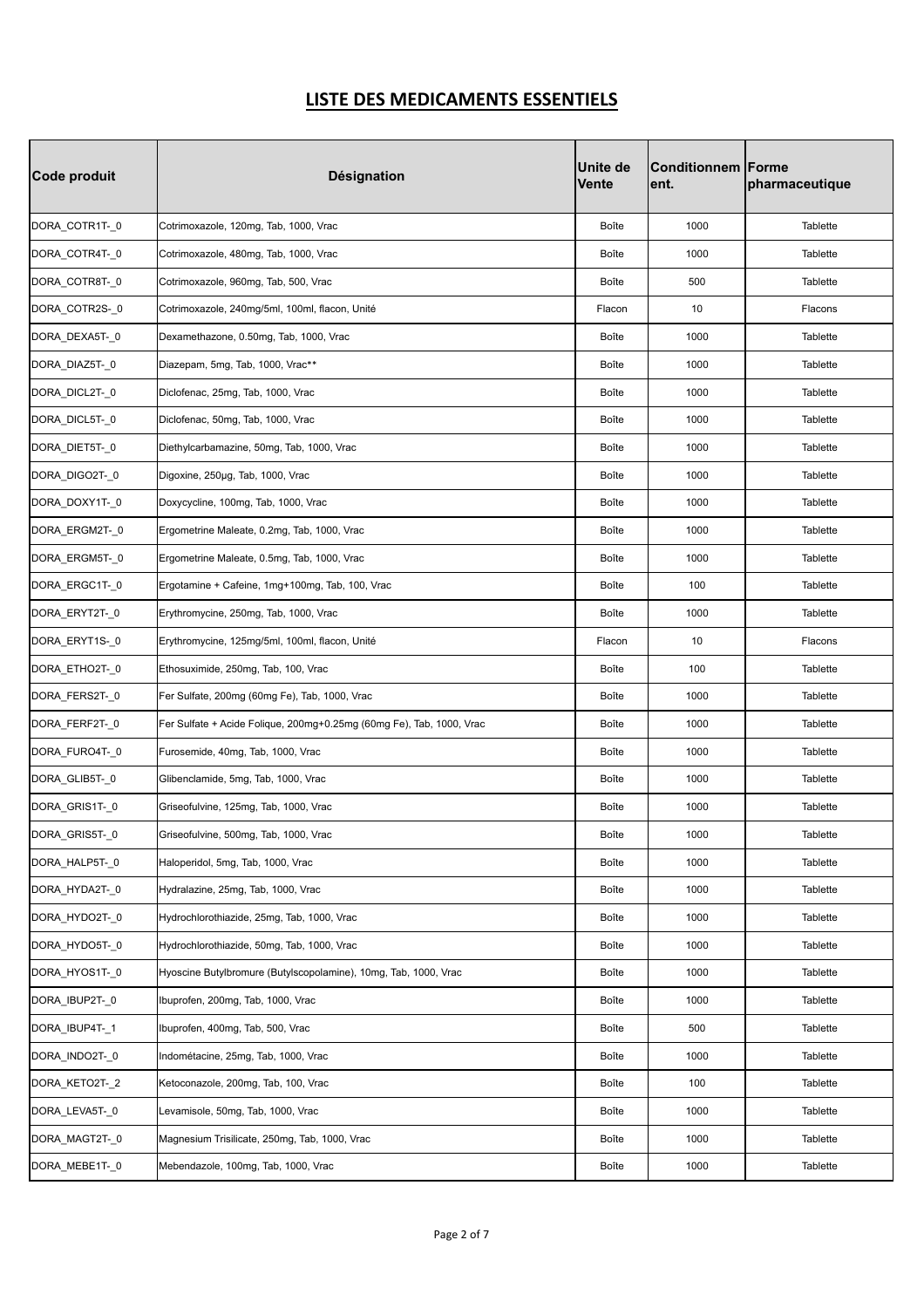| Code produit   | <b>Désignation</b>                                                  | <b>Unite de</b><br><b>Vente</b> | <b>Conditionnem Forme</b><br>ent. | pharmaceutique |
|----------------|---------------------------------------------------------------------|---------------------------------|-----------------------------------|----------------|
| DORA_MEBE5T-_0 | Mebendazole, 500mg, Tab, 500, Vrac                                  | Boîte                           | 500                               | Tablette       |
| DORA_METY2T-_0 | Methyldopa, 250mg, Tab, 1000, Vrac                                  | Boîte                           | 1000                              | Tablette       |
| DORA_ERGM1T-_0 | Methylergometrine, 0.125mg, Tab, 1000, Vrac                         | Boîte                           | 1000                              | Tablette       |
| DORA_METO1T-_0 | Métoclopramide Chlorhydrate, 10mg, Tab, 1000, Vrac                  | Boîte                           | 1000                              | Tablette       |
| DORA_METN2T-_0 | Metronidazole, 250mg, Tab, 1000, Vrac                               | Boîte                           | 1000                              | Tablette       |
| DORA_METN1S-_0 | Metronidazole, 125mg/5ml, 100ml, flacon, Unité                      | Flacon                          | 10                                | Flacons        |
| DORA_MORS1T-_0 | Morphine Sulfate, 10mg, Tab, 100, Vrac**                            | Boîte                           | 100                               | Tablette       |
| DORA_MULV1T-_0 | Multivitamines, Tab, 1000, Vrac                                     | Boîte                           | 1000                              | Tablette       |
| DORA MULV1S-0  | Multivitamines, Sirop, 100ml, flacon, Unité                         | Flacon                          | 10                                | Flacons        |
| DORA_NICL5T-_0 | Niclosamide, 500mg, Tab, 1000, Vrac                                 | Boîte                           | 1000                              | Tablette       |
| DORA_NIFE2T-_1 | Nifédipine, 20mg, Tab, 100, Vrac                                    | Boîte                           | 100                               | Tablette       |
| DORA_NITR1T-_0 | Nitrofurantoïne, 100mg, Tab, 1000, Vrac                             | Boîte                           | 1000                              | Tablette       |
| DORA_NYST5T-_2 | Nystatine, 500.000 UI, Tab oral, 100, Vrac                          | Boîte                           | 100                               | Tablette       |
| DORA PARA1T-0  | Paracetamol, 100mg, Tab, 1000, Vrac                                 | Boîte                           | 1000                              | Tablette       |
| DORA_PARA5T-_0 | Paracetamol, 500mg, Tab, 1000, Vrac                                 | Boîte                           | 1000                              | Tablette       |
| DORA_PARA1S-_0 | Paracetamol, 120mg/5ml, 100ml, flacon, Unité                        | Flacon                          | 10                                | Flacons        |
| DORA_PHEN3T-_0 | Phenobarbital, 30mg, Tab, 1000, Vrac**                              | Boîte                           | 1000                              | Tablette       |
| DORA_PHEN5T-_0 | Phenobarbital, 50mg, Tab, 1000, Vrac**                              | Boîte                           | 1000                              | Tablette       |
| DORA_PHEN1T-_0 | Phenobarbital, 100mg, Tab, 1000, Vrac**                             | Boîte                           | 1000                              | Tablette       |
| DORA_PENV2T-_0 | Phenoxymethylpenicilline (Peni V), 250mg, Tab, 1000, Vrac           | Boîte                           | 1000                              | Tablette       |
| DORA_PHEY1T-_0 | Phenytoine Sodique, 100mg, Tab, 1000, Vrac                          | Boîte                           | 1000                              | Tablette       |
| DORA_PRAZ6T-_2 | Praziquantel, 600mg, Tab, 100, Vrac                                 | Boîte                           | 100                               | Tablette       |
| DORA_PRED5T-_0 | Prednisolone, 5mg, Tab, 1000, Vrac                                  | Boîte                           | 1000                              | Tablette       |
| DORA PROM2T-0  | Promethazine Chlorhydrate, 25 mg, Tab, 1000, Vrac                   | Boîte                           | 1000                              | Tablette       |
| DORA PROP4T-0  | Propranolol, 40mg, Tab, 1000, Vrac                                  | Boîte                           | 1000                              | Tablette       |
| DORA_PYRI5T-_0 | Pyridoxine Chlorhydrate, 50mg, Tab, 1000, Vrac                      | Boîte                           | 1000                              | Tablette       |
| DORA_QUIN2T-_0 | Quinine Sulfate, 250mg base, Tab, 1000, Vrac                        | Boîte                           | 1000                              | Tablette       |
| DORA_QUIN3T-_0 | Quinine Sulfate, 300mg base, Tab, 1000, Vrac                        | Boîte                           | 1000                              | Tablette       |
| DORA_QUIN5T-_0 | Quinine Sulfate, 500mg base, Tab, 1000, Vrac                        | Boîte                           | 1000                              | Tablette       |
| DORA_QUIN1S-_0 | Quinine Bichlorhydrate, sirop, 100mg base/5ml, 100ml, flacon, Unité | Flacon                          | 10                                | Flacons        |
| DORA_QUIN2D1_0 | Quinine Bichlorhydrate, gouttes, 20% en base, 15ml, flacon, Unité   | Flacon                          | 10                                | Flacons        |
| DORA_RETI2C-_0 | Retinol, 200.000 UI, Caps, 1000, Vrac                               | Boîte                           | 1000                              | Capsule        |
| DORA_SALB2T-_0 | Salbutamol Sulfate, 2mg, Tab, 1000, Vrac                            | Boîte                           | 1000                              | Tablette       |
| DORA_SALB4T-_0 | Salbutamol Sulfate, 4mg, Tab, 1000, Vrac                            | Boîte                           | 1000                              | Tablette       |
| DORA_ORSAS--_0 | Sels de Réhydratation Orale, pour 1 litre, Sachet, Unité            | Sachets                         | 50                                | Sachets        |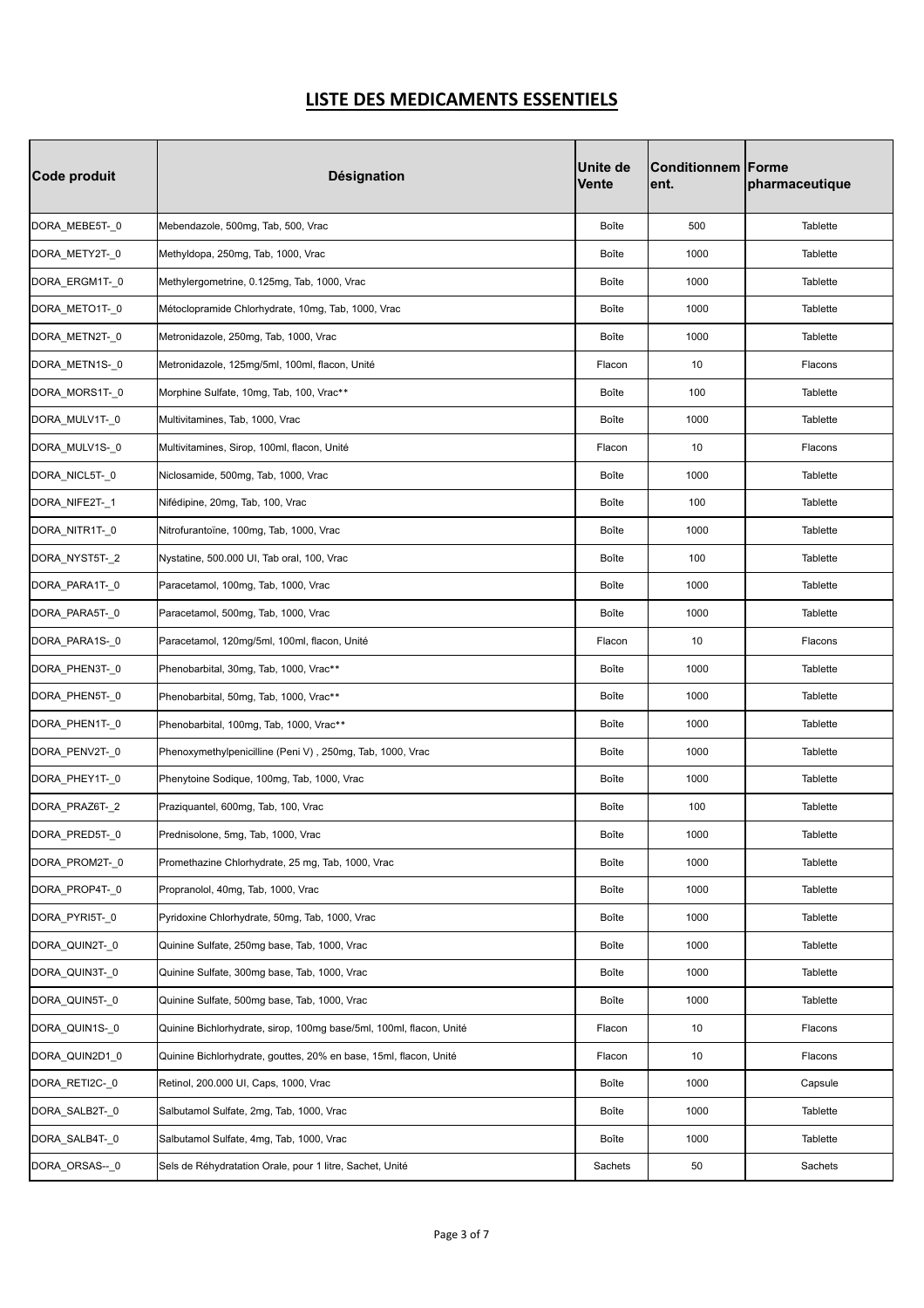| Code produit   | <b>Désignation</b>                                                 | <b>Unite de</b><br><b>Vente</b> | <b>Conditionnem Forme</b><br>ent. | pharmaceutique |
|----------------|--------------------------------------------------------------------|---------------------------------|-----------------------------------|----------------|
| DORA_SULP5T-_0 | Sulfadoxine + Pyrimethamine, 500+25mg, Tab, 1000, Vrac             | Boîte                           | 1000                              | Tablette       |
| DORA_THIA5T-_0 | Thiamine, 50mg, Tab, 1000, Vrac                                    | Boîte                           | 1000                              | Tablette       |
| DORA_TINI5T-_2 | Tinidazole, 500mg, Tab, 100, Vrac                                  | Boîte                           | 100                               | Tablette       |
| DORA_VALP1T-_0 | Valproique Acide, 150mg, Tab, 100, Vrac                            | Boîte                           | 100                               | Tablette       |
| DORA_VTBC1T-_0 | Vitamine B complexe, Tab, 1000, Vrac                               | Boîte                           | 1000                              | Tablette       |
| <b>DINJ</b>    | <b>PRODUITS INJECTABLES</b>                                        |                                 |                                   |                |
| DINJ_AMIN2A1_0 | Aminophylline, 25mg/ml, 10ml, Amp, Unité                           | Ampoules                        | 100                               | Ampoules       |
| DINJ_AMPI5V-_0 | Ampicilline, 500mg, Vial, Unité                                    | Flacon                          | 50                                | Flacons        |
| DINJ_AMPI1V-_0 | Ampicilline, 1g, Vial, Unité.                                      | Flacon                          | 50                                | Flacons        |
| DINJ_ATRO1A1_0 | Atropine, 1mg/ml, 1ml, Amp, Unité                                  | Unité                           | 100                               | Ampoules       |
| DINJ SODB8A2 0 | Bicarbonate de Sodium, 8.4%, 20ml, Amp, Unité                      | Ampoules                        | 50                                | Ampoules       |
| DINJ BUPI5V2 0 | Bupivacaine, 0.5%, 20ml, Vial, Unité                               | Ampoules                        | 10                                | Ampoules       |
| DINJ_BUPI5A4_0 | Bupivacaine, 0.5%, hyperbare, 4ml, Amp, Unité                      | Ampoules                        | 20                                | Ampoules       |
| DINJ CALG1A1 0 | Calcium Gluconate, 100mg/ml, 10ml, Amp, Unité                      | Ampoules                        | 100                               | Ampoules       |
| DINJ_CHLO1V-_0 | Chloramphenicol Sodium Succinate, 1g, Vial, Unité                  | Flacon                          | 50                                | Flacons        |
| DINJ_CHLO5A2_0 | Chloramphenicol, 250mg/ml, solution huileuse, 2ml, Amp, Unité      | Ampoules                        | 100                               | Ampoules       |
| DINJ_CHLM5A2_0 | Chlorpromazine Chlorhydrate, 25mg/ml, 2ml, Amp, Unité              | Ampoules                        | 100                               | Ampoules       |
| DINJ_CLOX5V-_0 | Cloxacilline, 500mg, Vial, Unité                                   | Flacon                          | 50                                | Flacons        |
| DINJ_DEXA4A1_0 | Dexamethasone Sodium Phosphate, 4mg/ml, 1ml, Amp, Unité            | Ampoules                        | 100                               | Ampoules       |
| DINJ_DEXT5V5_0 | Dextrose (Glucose), 50%, 50ml, Vial, Unité                         | Flacon                          | 25                                | Flacons        |
| DINJ_DIAZ1A2_0 | Diazepam, 5mg/ml, 2ml, Amp, Unité**                                | Ampoules                        | 100                               | Ampoules       |
| DINJ DICL7A3 0 | Diclofenac Sodique, 25mg/ml, 3ml, Amp, Unité                       | Ampoules                        | 100                               | Ampoules       |
| DINJ_DIGO5A2_0 | Digoxine, 250µg/ml, 2ml, Amp, Unité                                | Ampoules                        | 100                               | Ampoules       |
| DINJ_WATE-V1_0 | Eau pour injection, 10ml, Vial, Unité                              | Ampoules                        | 100                               | Ampoules       |
| DINJ_EPHE3A1_0 | Ephedrine Chlorhydrate, 30mg/ml, 1ml, Amp, Unité                   | Ampoules                        | 100                               | Ampoules       |
| DINJ_EPIN1A1_0 | Epinéphrine (Adrenaline), 1mg/ml, 1ml, Amp, Unité                  | Ampoules                        | 100                               | Ampoules       |
| DINJ_ERGM5A1_0 | Ergométrine, 0.5mg/ml, 1ml, Amp, Unité*                            | Ampoules                        | 100                               | Ampoules       |
| DINJ_FENT5A2_0 | Fentanyl, 25µg/ml, 2ml, Amp, Unité**                               | Ampoules                        | 10                                | Ampoules       |
| DINJ_FURO2A2_0 | Furosemide, 10mg/ml, 2ml, Amp, Unité                               | Ampoules                        | 100                               | Ampoules       |
| DINJ_GENT8A2_0 | Gentamicine, 40mg/ml, 2ml, Amp, Unité                              | Ampoules                        | 100                               | Ampoules       |
| DINJ_HALP5A1_0 | Haloperidol, 5mg/ml, 1ml, Amp, Unité                               | Ampoules                        | 100                               | Ampoules       |
| DINJ_HYDA2A-_0 | Hydralazine, 20mg, Amp, Unité                                      | Ampoules                        | 5                                 | Ampoules       |
| DINJ_HYDR1V-_0 | Hydrocortisone Sodium Succinate, 100mg, Vial, Unité                | Flacon                          | 100                               | Flacons        |
| DINJ_HYOS2A1_0 | Hyoscine Butylbromure (Butylscopolamine), 20mg/ml, 1ml, Amp, Unité | Ampoules                        | 100                               | Ampoules       |
| DINJ_INSR1V1_0 | Insuline neutre Actrapid, 100UI/ml, 10ml, Vial, Unité*             | Flacon                          | $\mathbf{1}$                      | Flacons        |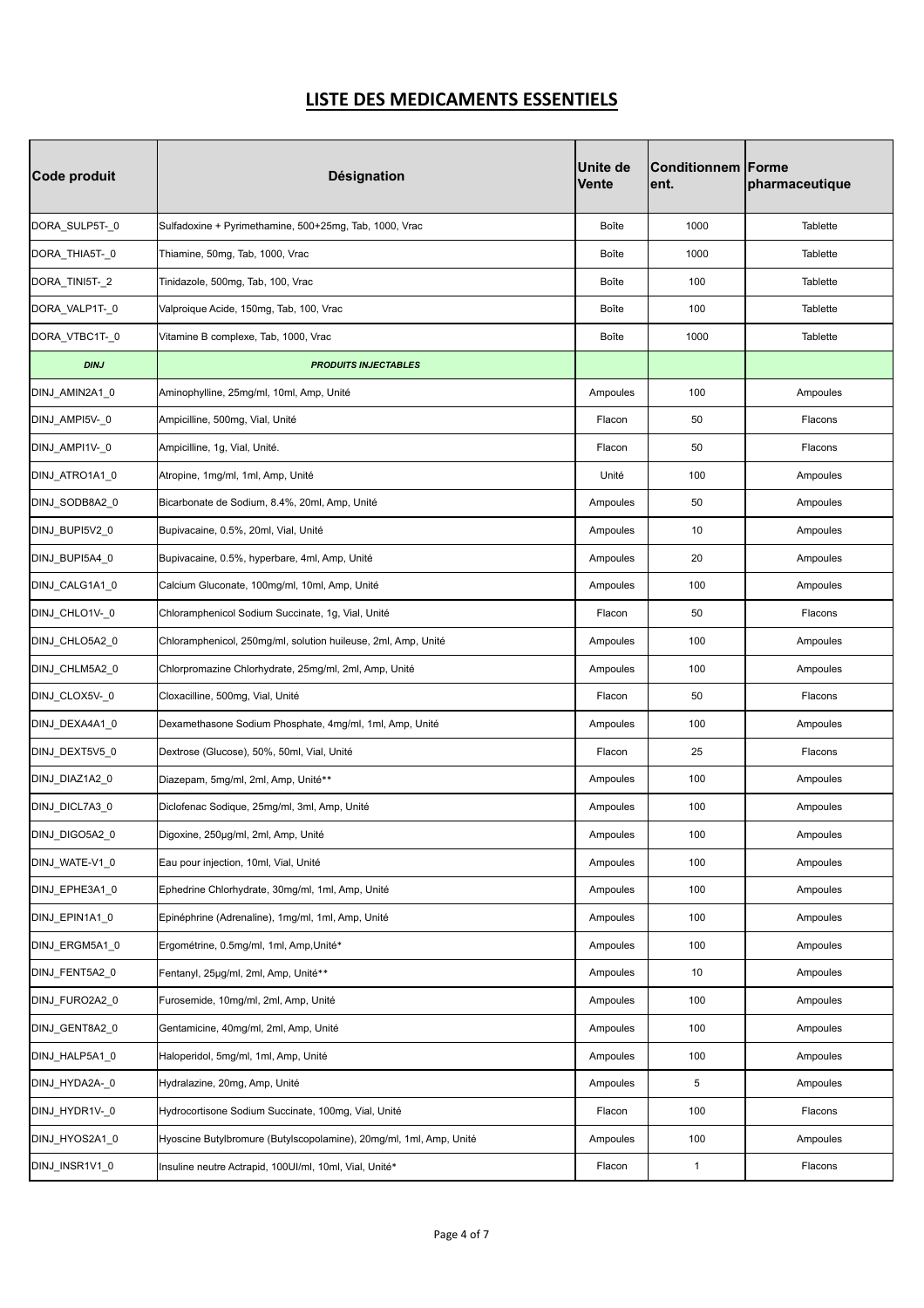| Code produit   | <b>Désignation</b>                                            | <b>Unite de</b><br>Vente | <b>Conditionnem   Forme</b><br>ent. | pharmaceutique |
|----------------|---------------------------------------------------------------|--------------------------|-------------------------------------|----------------|
| DINJ_INSZ1V1_0 | Insuline Zinc suspension, lente, 100UI/ml, 10ml, Vial, Unité* | Flacon                   | $\mathbf{1}$                        | Flacons        |
| DINJ_KETA5V1_0 | Ketamine, 50mg/ml, 10ml, Vial, Unité**                        | Flacon                   | 25                                  | Flacons        |
| DINJ_LIDO1V2_0 | Lidocaïne Chlorhydrate, 1%, 20 ml, Vial, Unité                | Flacon                   | 25                                  | Flacons        |
| DINJ_LIDO2V2_0 | Lidocaïne Chlorhydrate, 2%, 20 ml, Vial, Unité                | Flacon                   | 25                                  | Flacons        |
| DINJ LIDD5V2 0 | Lidocaïne Chlorhydrate + Dextrose, 5%+7.5%/2 ml, Amp, Unité   | Ampoules                 | 100                                 | Ampoules       |
| DINJ_MAGS5V1_0 | Magnesium Sulfate, 50%, 10ml, Vial, Unité                     | Ampoules                 | 100                                 | Ampoules       |
| DINJ_MEDR1V1_0 | Medroxyprogesterone Acetate, 150mg/ml, 1ml, Vial, Unité       | Flacon                   | 100                                 | Flacons        |
| DINJ_ERGM2A1_0 | Methylergometrine Maleate, 0.2mg/ml, 1ml, Amp, Unité*         | Ampoules                 | 100                                 | Ampoules       |
| DINJ_METO1A2_0 | Metoclopramide Chlorhydrate, 5mg/ml, 2ml, Amp, Unité          | Ampoules                 | 100                                 | Ampoules       |
| DINJ METN5V1 0 | Metronidazole, 5mg/ml, 100ml, Flacon, Unité                   | Flacon                   | 25                                  | Flacons        |
| DINJ_MORC1A1_0 | Morphine Chlorhydrate, 10mg/ml, 1ml, Amp, Unité**             | Ampoules                 | 10                                  | Ampoules       |
| DINJ NALO4A1 0 | Naloxone, 0.4mg/ml, 1ml, Amp, Unité                           | Ampoules                 | 10                                  | Ampoules       |
| DINJ_OXYT1A1_0 | Oxytocine, 10 Ul/ml, 1ml, Amp, Unité*                         | Ampoules                 | 100                                 | Ampoules       |
| DINJ_PANC4A2_0 | Pancuronium Bromure, 2mg/ml, 2ml, Amp, Unité*                 | Ampoules                 | 100                                 | Ampoules       |
| DINJ_PENB2V-_0 | Penicilline Benzathine, 2.4MUI, Vial, Unité                   | Flacon                   | 50                                  | Flacons        |
| DINJ_PENG1V-_0 | Penicilline Benzyl (Peni G cristal. Peni), 1MUI, Vial, Unité  | Flacon                   | 50                                  | Flacons        |
| DINJ_PENG5V-_0 | Penicilline Benzyl (Peni G cristal. Peni), 5MUI, Vial, Unité  | Flacon                   | 50                                  | Flacons        |
| DINJ_PENP4V-_0 | Penicilline Procaine+Benzyl, 3+1MUI, Vial, Unité              | Flacon                   | 50                                  | Flacons        |
| DINJ_PENA3A1_0 | Pentazocine, 30mg/ml, 1ml, Amp, Unité**                       | Ampoules                 | 100                                 | Ampoules       |
| DINJ_PETH1A2_0 | Pethidine Chlorhydrate, 50mg/ml, 2ml, Amp, Unité**            | Ampoules                 | 10                                  | Ampoules       |
| DINJ_PHEN2A2_0 | Phenobarbital Sodique, 100mg/ml, 2ml, Amp, Unité**            | Ampoules                 | 100                                 | Ampoules       |
| DINJ_PHYT1A1_0 | Phytomenadione (Vitamine K1), 10mg/ml, 1ml, Amp, Unité        | Ampoules                 | 100                                 | Ampoules       |
| DINJ_PROM5A2_0 | Promethazine Chlorhydrate, 25mg/ml, 2ml, Amp, Unité           | Ampoules                 | 100                                 | Ampoules       |
| DINJ_PYRI1A2_0 | Pyridoxine, 50mg/ml, 2ml, Amp, Unité                          | Ampoules                 | 100                                 | Ampoules       |
| DINJ_QUIN6A2_0 | Quinine Bichlorhydrate, 600mg, 2ml, Amp, Unité                | Ampoules                 | 100                                 | Ampoules       |
| DINJ_SALB5A1_0 | Salbutamol, 0.5mg/ml, 1ml, Amp, Unité                         | Ampoules                 | 100                                 | Ampoules       |
| DINJ_THIA1A2_0 | Thiamine (Vitamine B1), 50mg/ml, 2ml, Amp, Unité              | Ampoules                 | 100                                 | Ampoules       |
| DINJ_TRAM1A2_0 | Tramadol Chlorhydrate, 50mg/ml, 2ml, Amp, Unité               | Ampoules                 | 100                                 | Ampoules       |
| DINJ_VECB4V-_0 | Vecuronium Bromure, 4mg, Vial, Unité*                         | Ampoules                 | 100                                 | Ampoules       |
| DINJ VTBC-A2 0 | Vitamine B complexe, 2ml, Amp, Unité                          | Ampoules                 | 10                                  | Ampoules       |
| <b>DVAC</b>    | <b>SERUMS ET VACCINS</b>                                      |                          |                                     |                |
| DVAC_RABS3V2_0 | Serum Antirabique 150 UI/ml, 2ml, Vial, Unité*                | Flacon                   | $\mathbf{1}$                        | Flacons        |
| DVAC_TETS1A1_0 | Serum Antitétanique 1.500 UI/ml, 1ml, Amp, Unité*             | Ampoules                 | 50                                  | Ampoules       |
| DVAC_VENR-A1_0 | Serum Antivenimeux, 10ml, Amp, Unité*                         | Flacon                   | $\mathbf{1}$                        | Flacons        |
| <b>DINF</b>    | <b>SOLUTES MASSIFS POUR PERFUSION</b>                         |                          |                                     |                |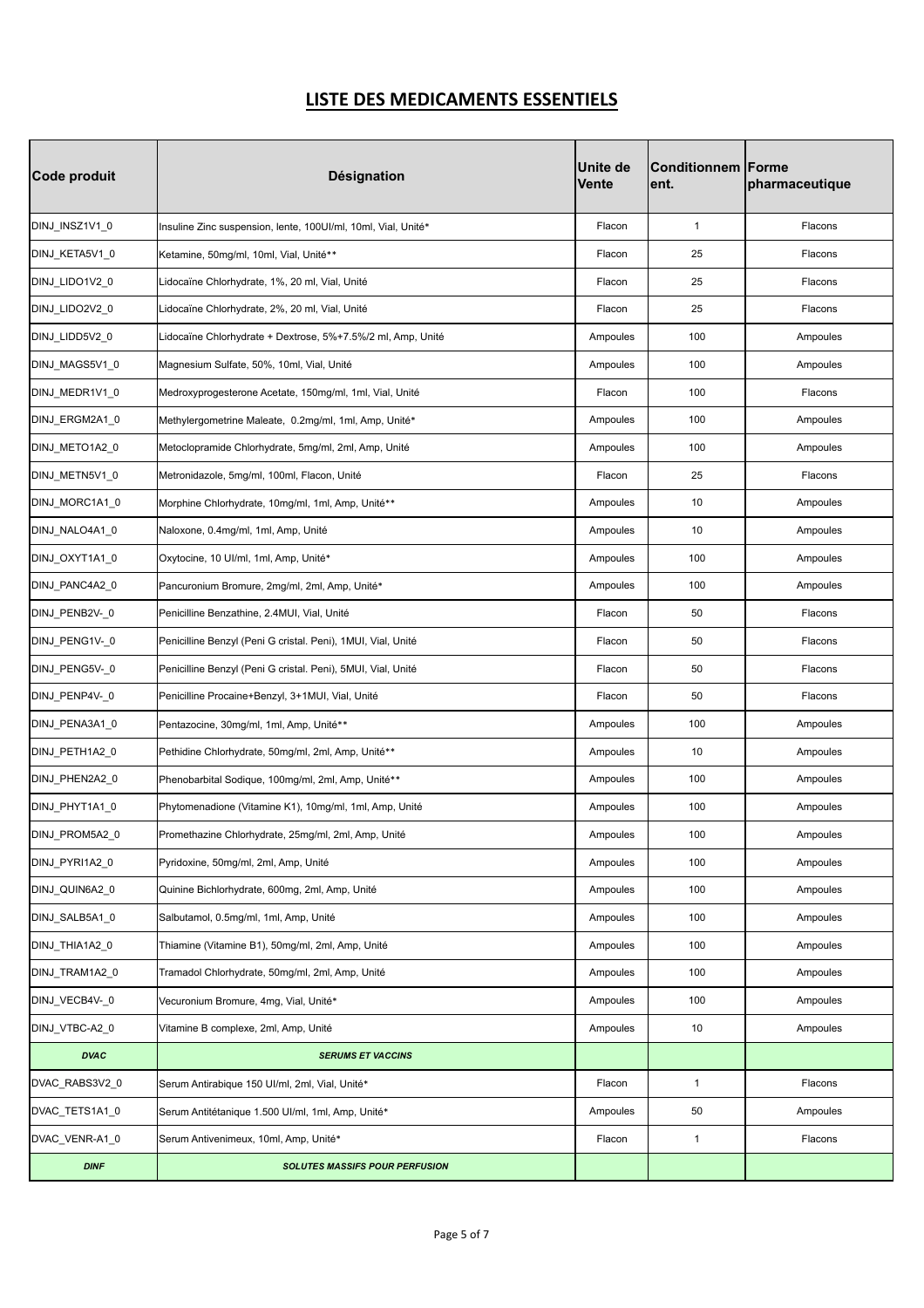| Code produit   | <b>Désignation</b>                                                    | <b>Unite de</b><br><b>Vente</b> | Conditionnem Forme<br>ent. | pharmaceutique |
|----------------|-----------------------------------------------------------------------|---------------------------------|----------------------------|----------------|
| DINF_SODC9P5_0 | Chlorure de sodium, 0.9%, 500ml, Perfusion, Unité                     | Poche                           | $\mathbf{1}$               | Poche          |
| DINF DEXT5P2 0 | Dextrose (Glucose), 5%, 250ml, Perfusion, Unité                       | Poche                           | $\mathbf{1}$               | Poche          |
| DINF_DEXT5P5_0 | Dextrose (Glucose), 5%, 500ml, Perfusion, Unité                       | Poche                           | $\mathbf{1}$               | Poche          |
| DINF_DEXT1P2_0 | Dextrose (Glucose), 10%, 250ml, Perfusion, Unité                      | Poche                           | $\mathbf{1}$               | Poche          |
| DINF_DEXT1P5_0 | Dextrose (Glucose), 10%, 500ml, Perfusion, Unité                      | Poche                           | $\mathbf{1}$               | Poche          |
| DINF_RINL1P5_0 | Ringer lactate (Solution de Hartmann), 500ml, Perfusion, Unité        | Poche                           | $\mathbf{1}$               | Poche          |
| DINF_RINL1P1_0 | Ringer lactate (Solution de Hartmann), 1000ml, Perfusion, Unité       | Poche                           | $\mathbf{1}$               | Poche          |
| DINF_POLG4P5_0 | Polygeline (Haemaccel), 4%, 500ml, Perfusion, Unité                   | Poche                           | $\mathbf{1}$               | Poche          |
| <b>DEXO</b>    | <b>PRODUITS A USAGE OPHTALMIQUE</b>                                   |                                 |                            |                |
| DEXO_ATRO1D-_0 | Atropine, 1%, collyre, 10ml, flacon, Unité                            | Flacon                          | 10                         | Flacons        |
| DEXO_CHLO5D-_0 | Chloramphenicol, 0.5%, collyre, flacon, 10ml, Unité*                  | Flacon                          | 50                         | Flacons        |
| DEXO CHLO10-0  | Chloramphenicol, 1%, pommade, 5g, tube, Unité                         | Tube                            | 100                        | <b>Tubes</b>   |
| DEXO_DEXA1D-_0 | Dexamethasone, 1%, collyre, 10ml, flacon, Unité                       | Flacon                          | 10                         | Flacons        |
| DEXO_GENT1D-_0 | Gentamycine, 0.3%, collyre, 5ml, flacon, Unité                        | Flacon                          | 10                         | Flacons        |
| DEXO_HYDN1D-_0 | Hydrocortisone + Néomycine, 1,5%+0,35%, flacon, 10ml, Unité           | Flacon                          | 10                         | Flacons        |
| DEXO_TETR1O-_0 | Tetracycline, pommade, 1%, 5g, tube, Unité                            | Tube                            | 50                         | Tubes          |
| <b>DEXT</b>    | <b>PRODUITS A USAGE EXTERNE</b>                                       |                                 |                            |                |
| DEXT_BENS6O5_4 | Acide benzoique +Acide salicilique, 6%+3%, Pommade, 40g, tube ou pot  | Tube                            | 50                         | <b>Tubes</b>   |
| DEXT_BENS6O8_0 | Acide benzoique +Acide salicilique, 6%+3%, Pommade, 800g, tube ou pot | Pot                             | $\mathbf{1}$               | Pot            |
| DEXT_HEMO1O-_0 | Anti-hémorroidaire, pommade, 30g, Tube, Unité                         | Tube                            | 10                         | Tubes          |
| DEXT HEMO1S-0  | Anti-hémorroidaire, suppositoire, Unité*                              | Suppo                           | 100                        | Suppo          |
| DEXT_BENZ2L-_0 | Benzoate de benzyle, 25%, 1litre, flacon, Unité                       | Flacon                          | $\mathbf{1}$               | Flacon         |
| DEXT_BETA1C-_0 | Betaméthasone, 0.1%, 15g, tube, Unité                                 | Tube                            | 50                         | Tubes          |
| DEXT_CLOT5T-_0 | Clotrimazole, 500mg, Tab gynécologique, avec applicateur, Unité       | Boîte                           | $\mathbf{1}$               | Tablette       |
| DEXT_MICO2C-_0 | Miconazole, 2%, crème, 30g, Unité                                     | Tube                            | $\mathbf{1}$               | Tablette       |
| DEXT_NEOB5C-_0 | Néomycine+Bacitracine, 5mg+500UI/g, crème, 15g, tube, Unité           | Tube                            | 50                         | Tablette       |
| DEXT_NYST1C-_0 | Nystatine, 100.000 UI, Crème, 30g, tube, Unité                        | Tube                            | 50                         | Tablette       |
| DEXT_NYST1T-_0 | Nystatine, 100.000 UI, Tab vaginal, 100, Vrac                         | Boîte                           | 100                        | Tablette       |
| DEXT_ZINO105_1 | Oxyde de zinc, 10%, pommade, 100g, pot, Unité                         | Pot                             | $\mathbf{1}$               | Tablette       |
| DEXT_ZINO1O8_0 | Oxyde de zinc, 10%, pommade, 800q, pot, Unité                         | Pot                             | $\mathbf{1}$               | Tablette       |
| DEXT_SALB2A-_0 | Salbutamol aérosol, 20µg/10ml, 200 doses, flacon, Unité               | Flacon                          | $\mathbf{1}$               | Tablette       |
| DEXT_SULF1C5_0 | Sulfadiazine argentique, 1%, crème, 50g, pot, Unité                   | Pot                             | $\mathbf{1}$               | Tablette       |
| DEXT GENV1P-0  | Violet de gentiane, poudre, 25g, Unité                                | Pot                             | $\mathbf{1}$               | Tablette       |
| <b>DDIS</b>    | <b>PRODUITS ANTISEPTIQUES ET DESINFECTANTS</b>                        |                                 |                            |                |
| DDIS_DENA7S1_0 | Alcool dénaturé, 70° (pour désinfection), 1 litre, flacon, Unité      | Flacon                          | $\mathbf{1}$               | Tablette       |